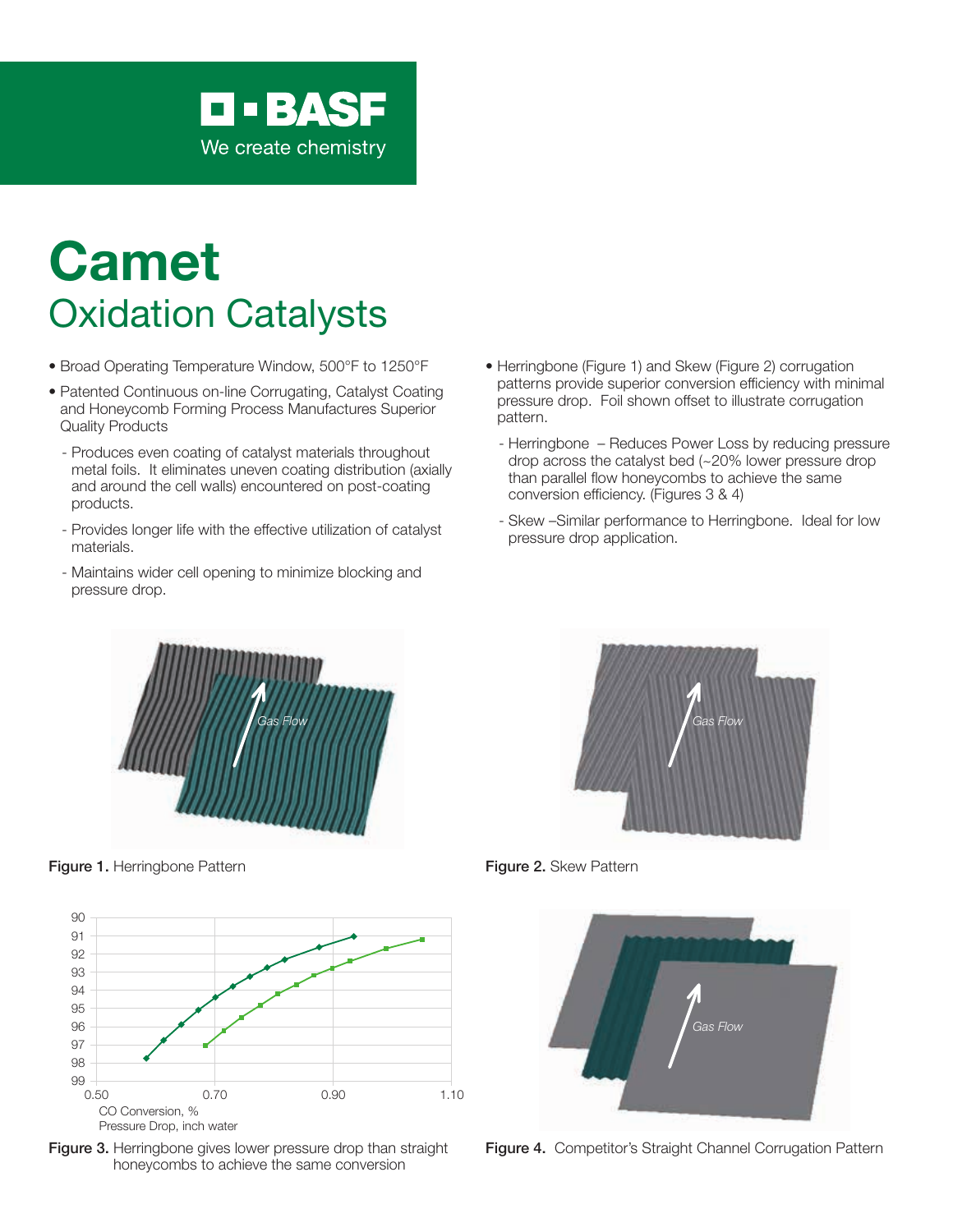• Camet catalysts have angled channels (Figures 5 and 6) that create turbulence and a tortuous gas path that promotes mixing - Provides 45% to 50% higher mass transfer rate than the laminar flow that occurs in parallel channel catalysts



Figure 5. Herringbone

- Inter-communicating channels enhance gas mixing
	- Herringbone Zigzag pattern creates turbulent flow (Figure 7)
	- Skew Provides best gas mixing (Figure 8)



Figure 7. Herringbone Foil with Gas Flow Entering One Channel. 20 Trajectories Shown with Foil Semi-**Transparent** 



Figure 6. Skew



Figure 8. Skew Foil with Gas Flow Entering One Channel. 20 Trajectories Shown with Foil Semi-Transparent

- Interconnecting channels provides great tolerance to surface blockage by particulate, such as lose insulation
	- Resistance to plugging becomes more important as catalyst cell density increases.
	- With Herringbone and Skew patterns, gas flow fills in behind plugged cells (Figure 9 and 10). Catalyst downstream of plug is still active and gas velocity returns to normal levels.
	- With straight channel catalyst. Catalyst downstream of plugged cells is inactive and gas velocity increases. Increases gas velocity reduces catalyst performance.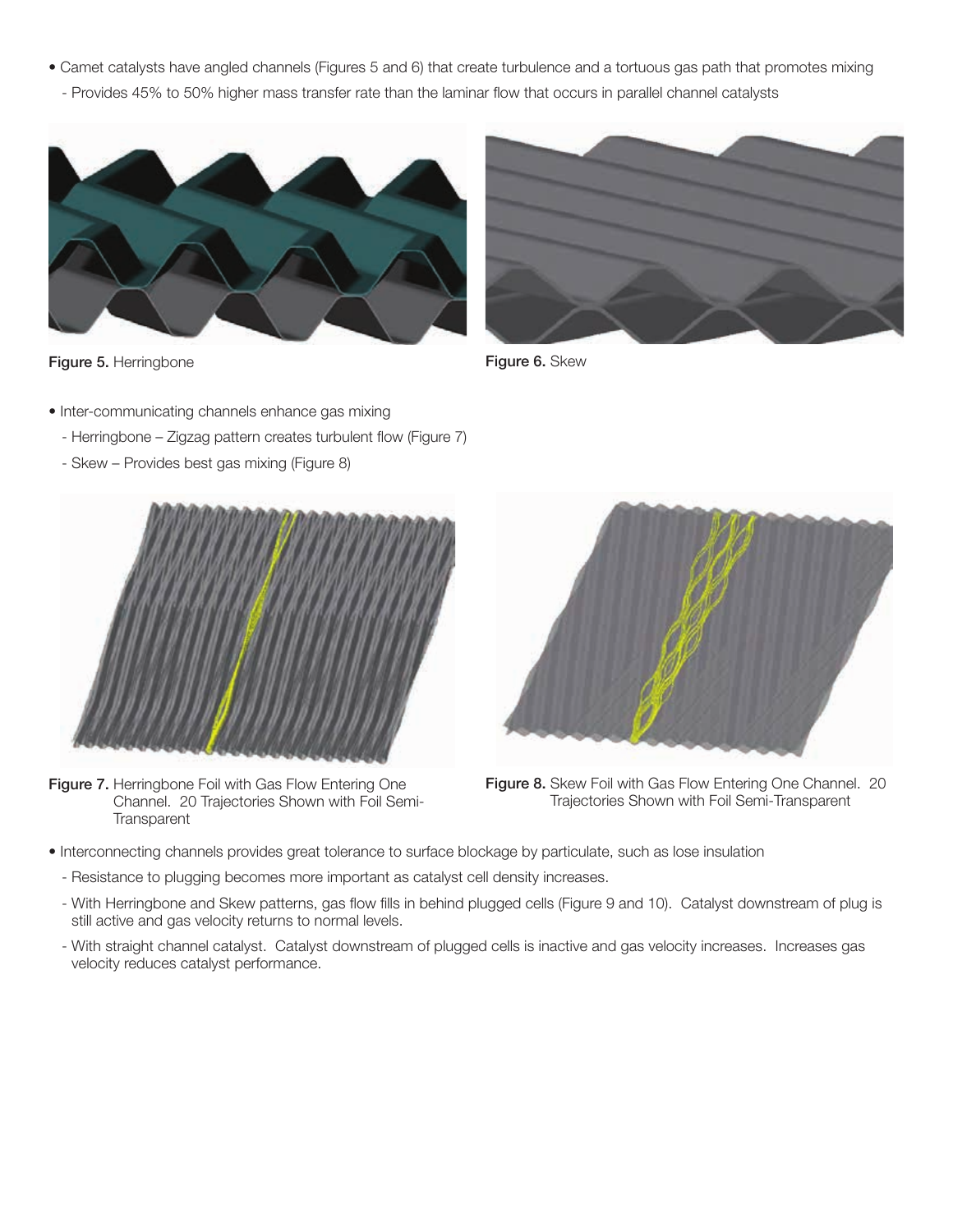#### Patented Corrugation patterns for stable and stronger stacking for catalytic abatement applications



Figure 9. Herringbone Foil Flow with Plugged Cells. 80 Trajectories Shown with Foil Semi-Transparent

Figure 10. Skew Foil Flow with Plugged Cells. 80 Trajectories Shown with Foil Semi-Transparent



Figure 11. Volume Between Herringbone Plates Showing Contact Points

- Other Camet Features and Benefits
	- Test cores in each unit to evaluate aging accurately
	- Camet catalysts are washable
	- Catalyst is non-hazardous when spent
	- Precious metal in catalyst can be recovered
	- Light weight metal substrate
	- Easy installation (Figure 12)



Figure 12.